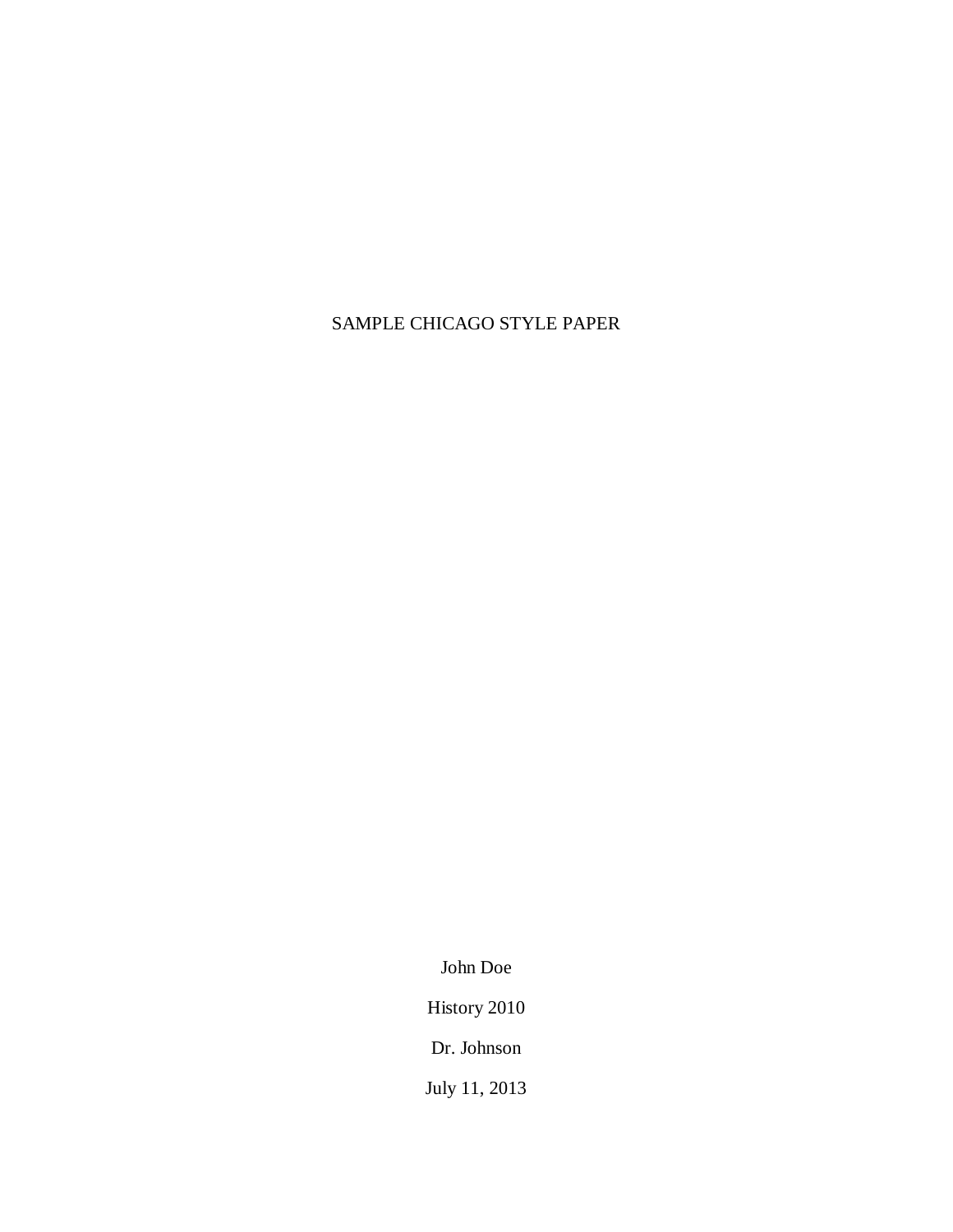Doe 1

The Chicago Style of writing is used for academic writing in the field of Humanities, especially history. Specific guidelines for formatting a paper in Chicago Style are outlined in manuals such as the 16th edition of the *Chicago Manual of Style*, which was issued in September 2010, and the 7th edition of *A Pocket Guide to Writing in History* by Mary Lynn Rampolla, which was issued in 2012. Papers that are written in Chicago Style should have a title page that presents the student's information. Included on this title page should be the title of the paper, the student's name, and the course information about the paper's class. The example title page of this example essay was modeled from Rampolla's pocket guide from page 146. The margins should be one inch all the way around the page. The student's last name and page number should appear in the top right corner of each page (excluding the title page). Typically, a Chicago Style paper is written in Times New Roman, twelve-point font.

Two basic documentation methods are used in a Chicago-Style paper. The first of these methods is the notes and bibliography method. This is the most common method and is the one history professors will most undoubtedly use. The second of these methods is the author-date method, which is far less common. This style is used in a manner that is similar to MLA wherein a citation is given by using the author's last name and date of publication within a set of parenthesis after a quotation.<sup>1</sup> For the purpose of this paper, though, the traditional notes and bibliography citation method will be discussed since it is the most widely used form of citation. Please note that the colored highlighted sections of this paper *should not* be highlighted in a student's paper. These highlights are used to illustrate the connections between the number at the end of the quote and the corresponding footnote.

 $\overline{\phantom{a}}$ 

<sup>1. &</sup>quot;Chicago Style Citation Quick Guide," *The Chicago Manual of Style*, accessed April 23, 2013, [http://www.chicagomanualofstyle.org/tools\\_citationguide.html.](http://www.chicagomanualofstyle.org/tools_citationguide.html)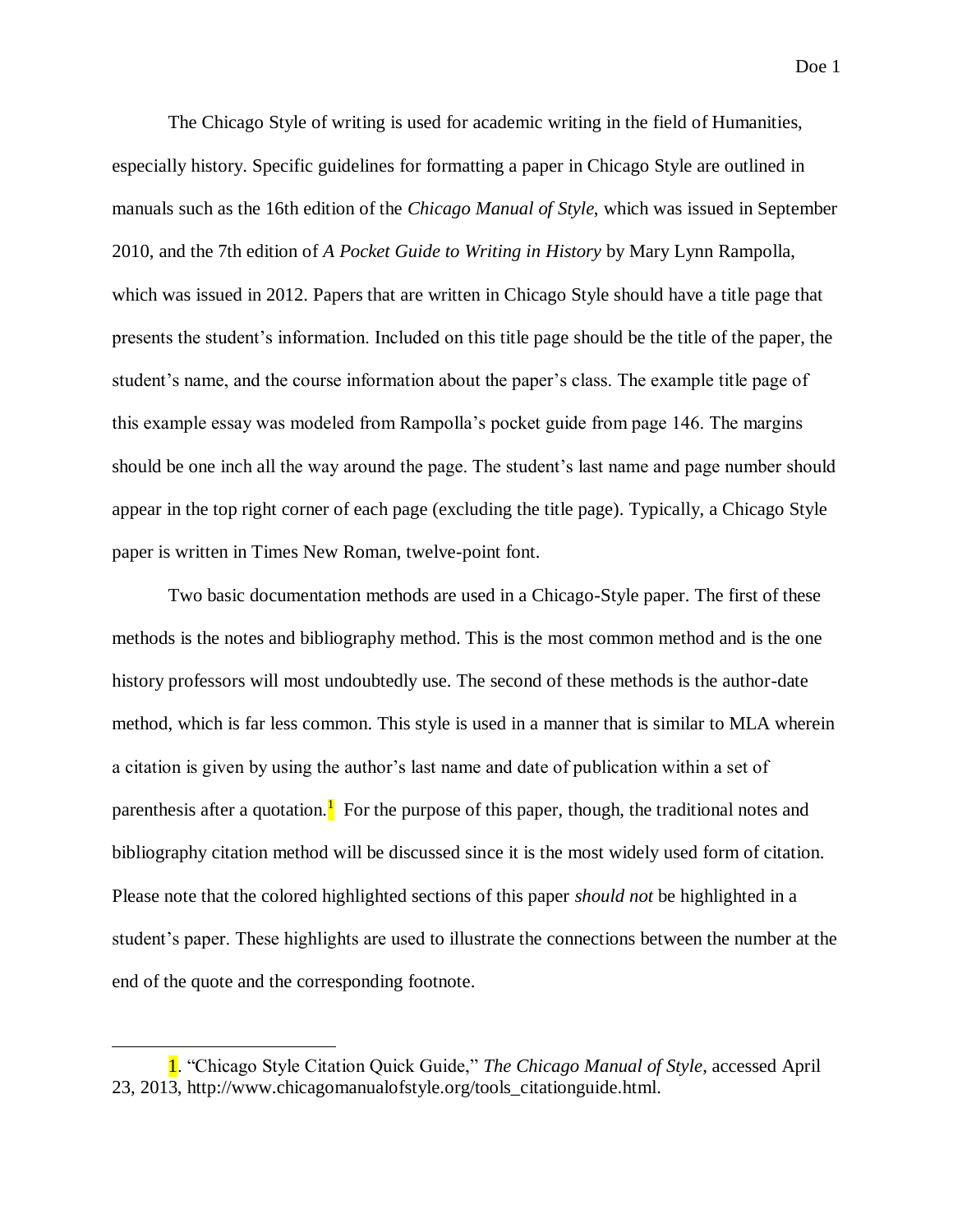Notes are to be used when the writer is referencing any ideas or text that did not come from his or her own mind. There are two types of notes that can be used in a Chicago Style paper: footnotes *or* endnotes. Footnotes are notes that are cited *at the bottom*—footer part—of the page. On the other hand, endnotes are notes that are collectively listed on a separate page *at the end* of the document before the Bibliography page. This example paper uses footnotes.

When a footnote is needed, the writer can add a citation in Microsoft Word. First, open the "References" tab and click the button, "Insert Footnote." This makes a small number appear to the right of the sentence that is in need of a reference, and a corresponding number appears at the bottom of the page. You will need to hit the exponent button (it looks like this:  $x^2$ ) in the toolbar to undo the superscript; then place a period after the number and add a space before beginning the citation. Note the first line of the footnote, including the number, is indented while the next line is flush against the left margin. Each footnote should be single-spaced, but an extra line should be inserted between the last line of one footnote and the beginning of the next. For example, take a look at the citation in the second paragraph on the first page. There is a small number "1" at the end of the second to last sentence. Now, take a look at the bottom of the page. Do you see the corresponding "1"? This is the first place where writers should put the bibliographic information for this source. In this instance, it was information from *the Chicago Manual of Style's* website.

With endnotes, first, type the number 1 (or whichever number you need in consecutive order) after the period of the sentence with the quoted or paraphrased material. Highlight the number and hit the exponent button in the toolbar  $(x^2)$ . Then go to the end of your document to start the Notes page. The title of this page should say "Notes," and the page should list the citations in the order they appear in your paper. The only difference between footnotes and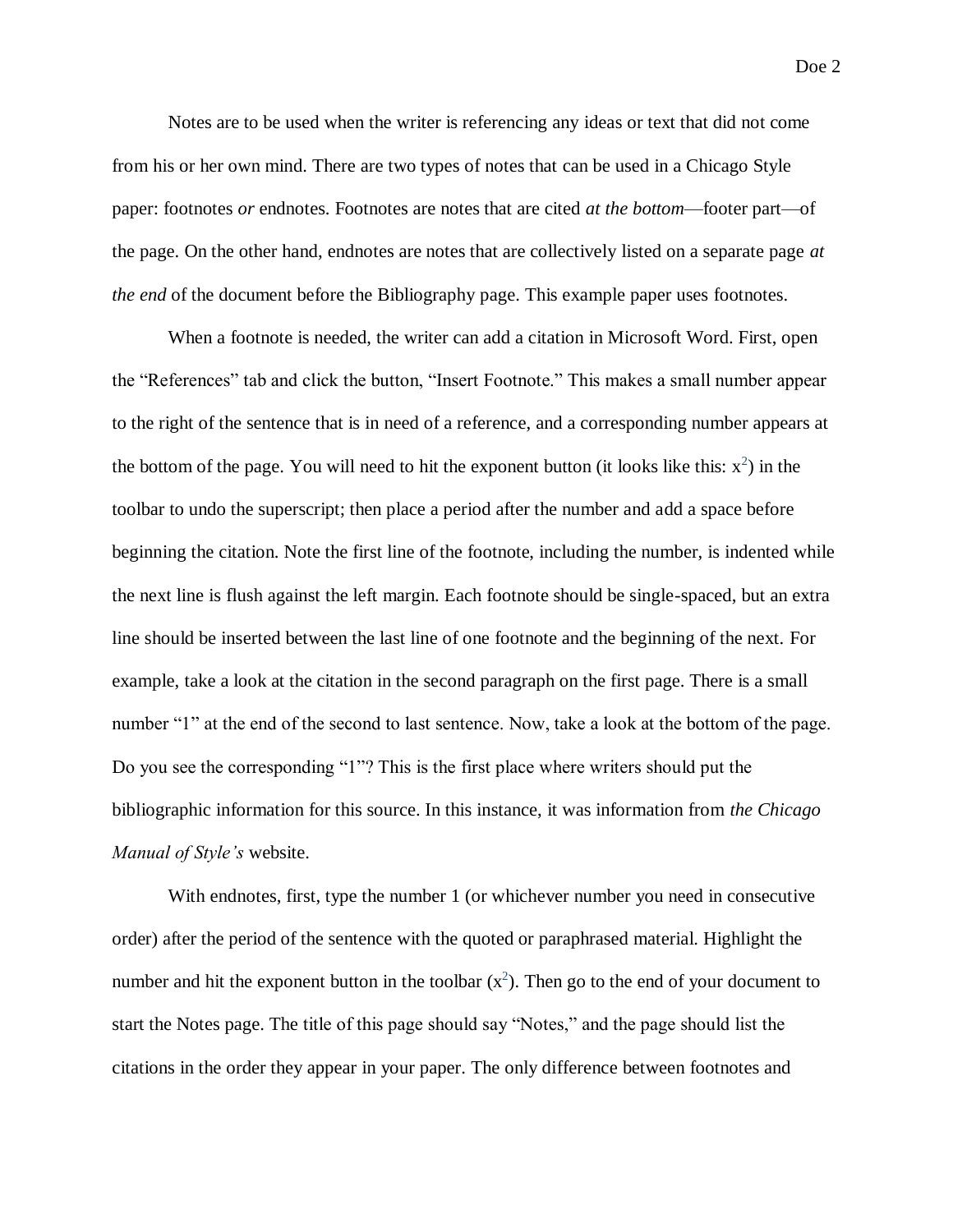endnotes is that, unlike footnotes which appear at the bottom of the page, an endnote's corresponding citation is noted on a separate page called "Notes" near the end of the paper. The way writers insert the bibliographic information is exactly the same as it is for the footnote. Remember, though, this "Notes" page *is not* the bibliography. (The bibliography page is included at the end of the paper and lists the sources in alphabetical order according to author(s)' last names. In addition, Chicago Style's bibliography page is very similar to APA Style's "References" page or MLA Style's "Works Cited" page).

What information should these notes contain? The answer to this question is, basically, the same information that goes in the bibliography. To illustrate, the following example is a quote that needs to be cited: regarding a revolt in England during the Wars of the Roses, the author notes, "But the bloodshed and looting proved the rebels' undoing." $\frac{2}{3}$  Pay attention to the corresponding number 2 footnote. Notice, this source is a book written by one author. The author's name is presented as first name, then last; *however*, on the bibliography page, this source is cited as last name, first name. Take a look at the bibliography page to see the subtle differences.

Here is another interesting fact about Chicago Style footnotes: the second time a writer uses the same source *in succession*, the abbreviation "Ibid." can be used in the footnote to note it is from the same source. For example, Castor, the writer of the previous quote, claims, "York's situation was now extremely perilous." $3$  Note if the page number for this new citation is the same as for the previous citation, simply writing "Ibid." (with no page number) will suffice. If the writer is using the same source a second time and it *is not in succession*, then a shortened form of

Doe 3

 $\overline{\phantom{a}}$ 

<sup>2.</sup> Helen Castor, *Blood and Roses: One Family's Struggle and Triumph During the Tumultuous Wars of the Roses* (New York: Harper Collins Publishers, 2006), 97.

**<sup>3.</sup>** Ibid., 148.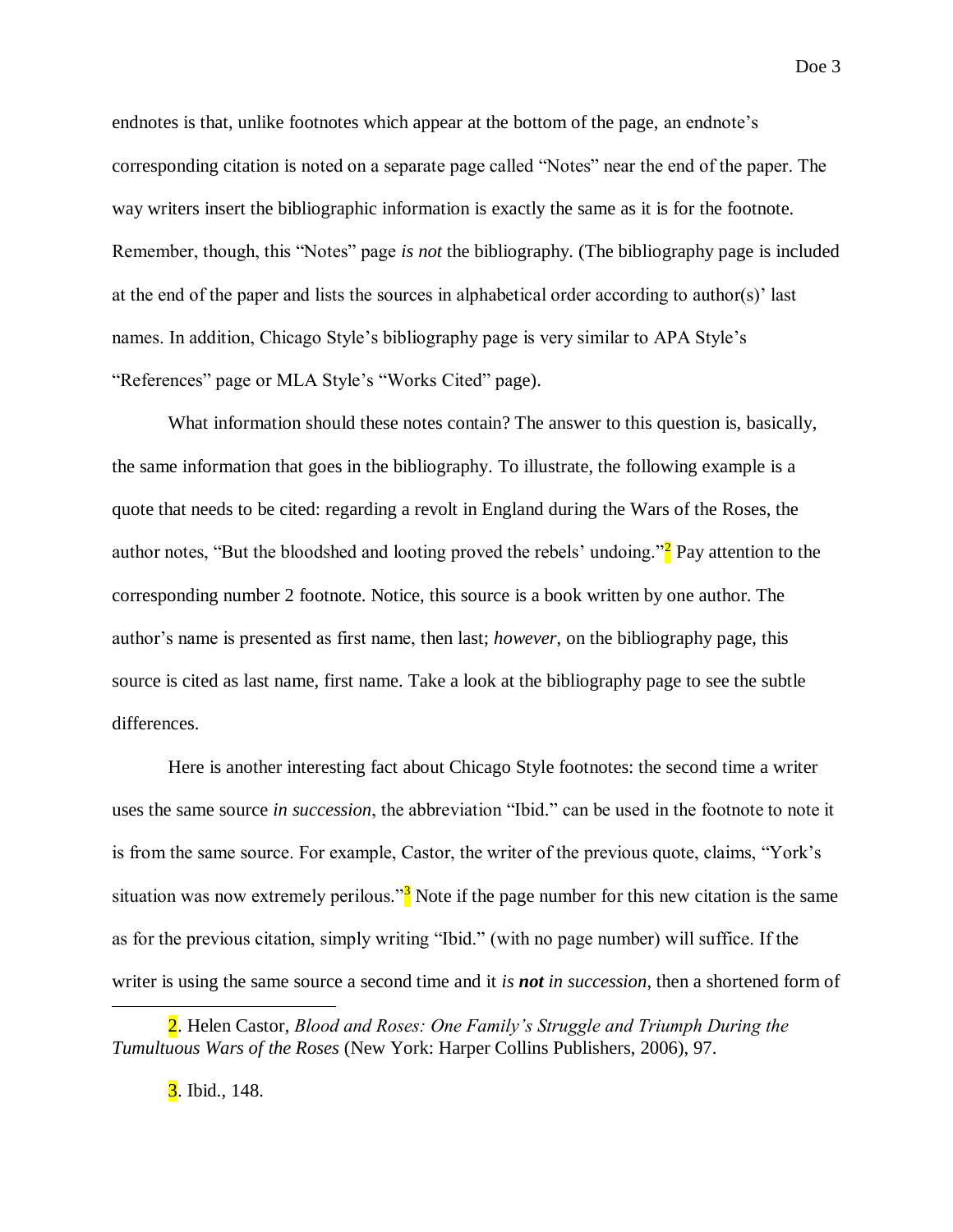Doe 4

the bibliographic information by simply putting the author's last name, a shortened form of the title, and the page number(s) of the citation is acceptable. To illustrate this procedure, here is a quotation from another source: "The vast estates of the old feudal barons were broken up in to numerous independent manors.<sup> $4$ </sup> Castor claims the Paston family sought to gain power by purchasing these lands.<sup>5</sup> Look at the footnote. Notice the reference number "5" from Castor is shortened because the writer referred to this author's book somewhere prior to this in his or her paper (i.e., footnote 2).

Next, a specific term or phrase can be cited rather than an entire line. Here is an example of a term found in an article from an online database that needs to be cited: The concept of mass Christianization of native peoples began with John Eliot in the 1600s when he established "praying towns."<sup>6</sup> (This example mixes paraphrasing from the source with directly quoting a portion of it.) A citation is noted above the words "praying towns." This reference contains the author's first then last name, the title of the article, the journal that the article is from, the volume number, the edition number, the year of publication, page numbers, and the URL for the online database. The date of access is not needed because the year or publication is known. Note that, when writing for history, students should use scholarly articles that they can reference in their papers. Some reliable, scholarly online databases are *Project Muse, JSTOR*, and *Academic One File*.

 $\overline{a}$ 

6. Andrea Smith, "Boarding School Abuses, Human Rights, and Reparations." Social Justice 31, no. 4 (2004): 89-102, http:www.jstor.org/stable/29768278.

<sup>4.</sup> Vincent Redstone, "Social Condition of England during the Wars of the Roses," *Transactions of the Royal Historical Society* 16 (1902): 159,<http://www.jstor.org/stable> /3678121.

<sup>5.</sup> Castor, *Blood and Roses*, 30.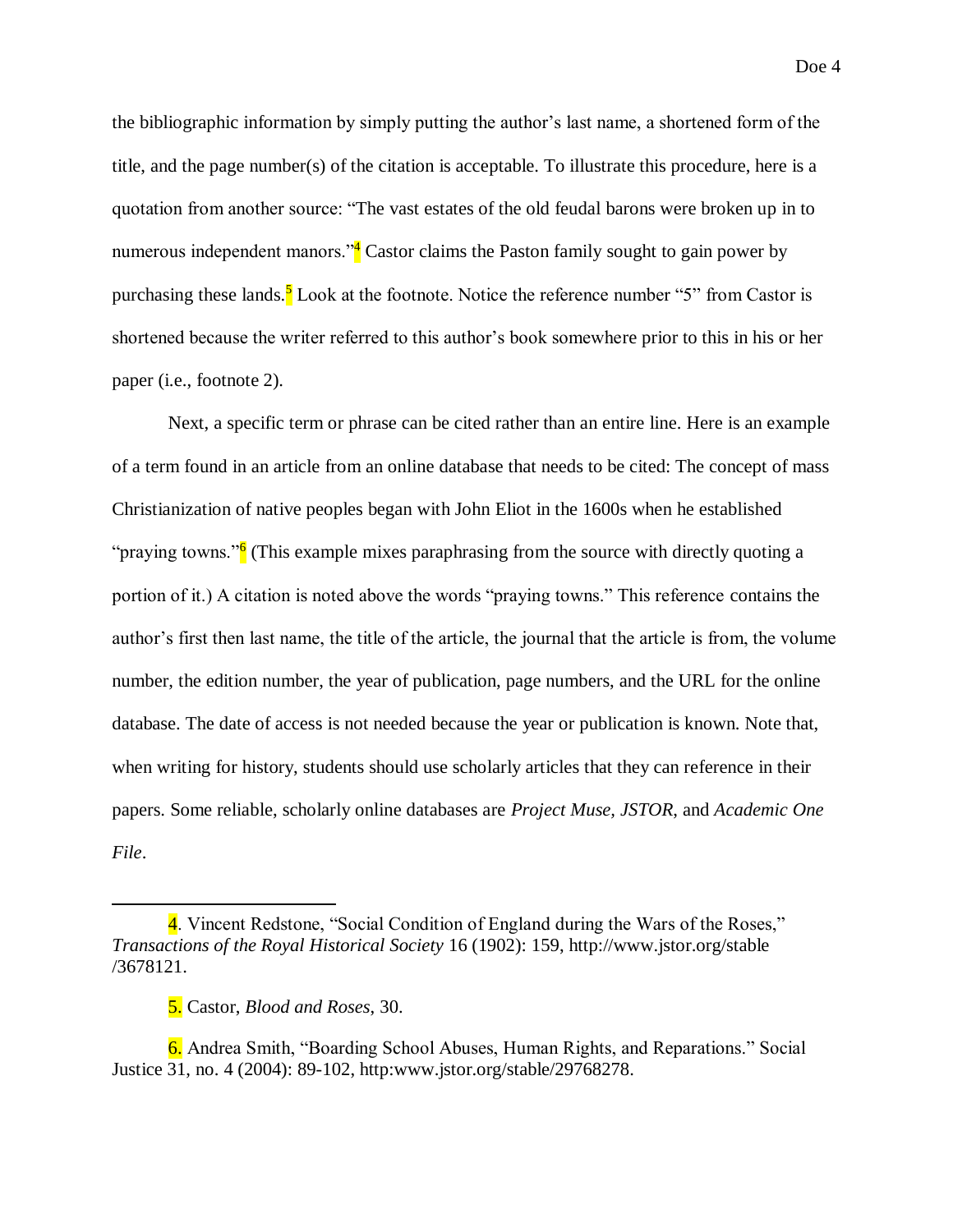Books and articles are usually the main sources used in freshman level writing; however, upper division history writing may require a more detailed form of referencing. Sources from court documents to videos to congressional records require their own formats in which they must be cited. However, all citations will follow the same basic format as illustrated in this paper. The best way to find out how a source should be cited is to look it up in the *Chicago Manual of Style,*  16th edition, 7th edition of *A Pocket Guide to Writing in History* by Mary Lynn Rampolla, or online at the Chicago Manual of Style.org. If a student simply "googles" some form of referencing that he or she is unsure about, only scholarly websites should be used.

Although Chicago Style is very different from both MLA and APA, it can be considered simple once a writer has adjusted to it. If writers run into difficulties with writing or citing, they can use all of the resources that are available such as the reliable Chicago Style manuals, the Writing Center, or the Research Assistance Desk in the Woodward library on campus. Good luck with your writing!